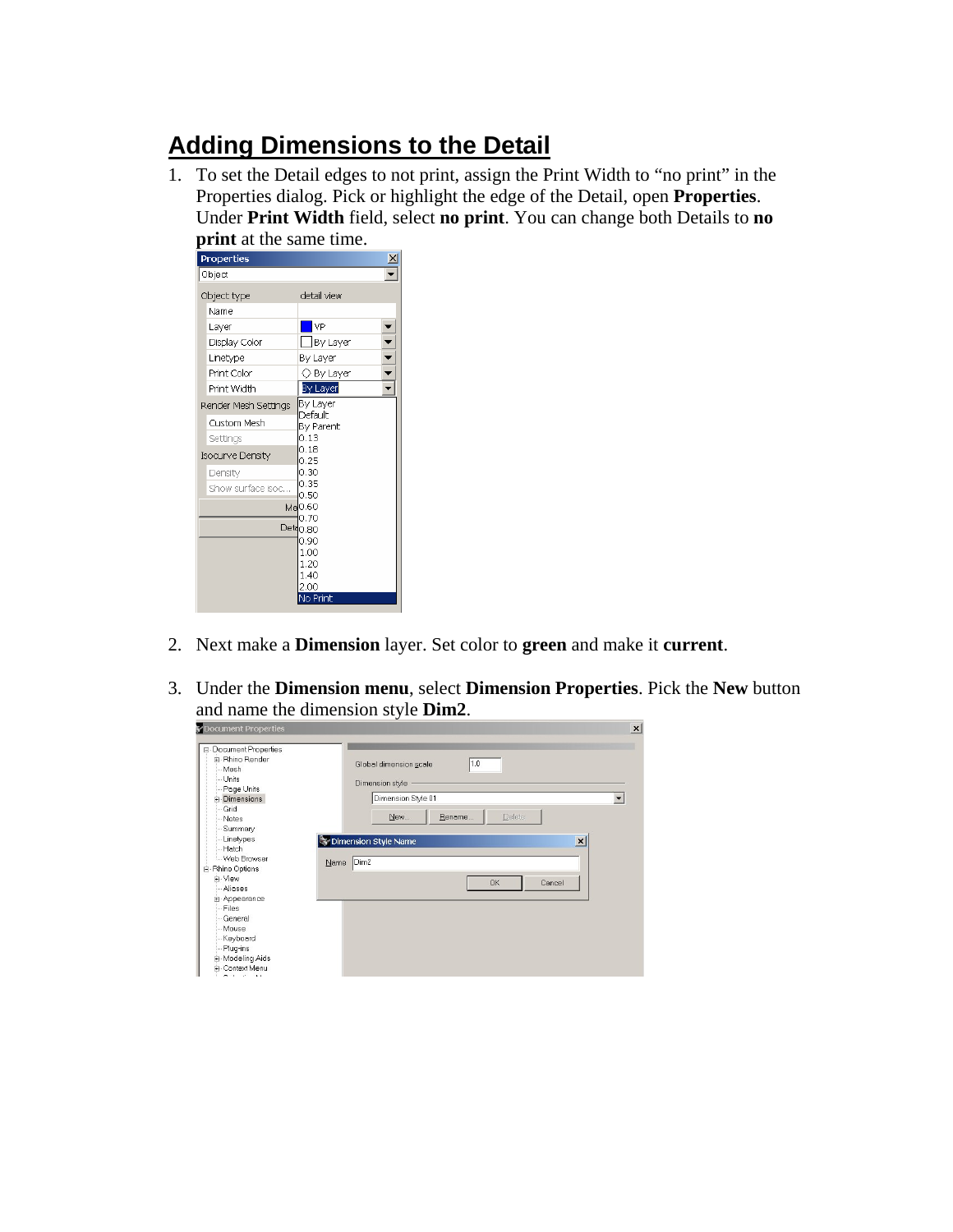4. Cascade out the dimension style tree and click **Dim2**. On the right side of the dialog, set the dimension fields to appropriate values. See image below for these settings.

|                                                |                                    |                                            | $\vert x \vert$                                     |
|------------------------------------------------|------------------------------------|--------------------------------------------|-----------------------------------------------------|
|                                                |                                    | Name:<br>Dim <sub>2</sub><br>Font          |                                                     |
|                                                |                                    | Arial - Arial                              |                                                     |
|                                                |                                    | Number format                              |                                                     |
|                                                |                                    | C Decimal<br>C Fractional<br>Feet & Inches | 1'-1 1/4"<br>Precision:<br>1.00<br>Angle precision: |
|                                                |                                    | <b>Sizes</b>                               |                                                     |
|                                                |                                    | Text height:                               | 0.125<br>10.1<br>Text gap:                          |
|                                                |                                    | Extension line extension:                  | 0.1<br> 0.1<br>Extension line offset:               |
|                                                |                                    | Dimension line extension:                  | 0.125<br> 0.0 <br>Centermark size:                  |
| Document Properties                            |                                    | <b>Dimension arrows</b>                    |                                                     |
|                                                |                                    | Length:                                    | 0.125<br>Arrow                                      |
| <b>E-Document Properties</b><br>F-Rhino Render |                                    | Leader arrows                              |                                                     |
| Mesh<br>Units                                  | Name:<br>Dim <sub>2</sub>          | Length:                                    | 0.125<br>Arrow                                      |
| Page Units                                     | Font                               | Text alignment                             |                                                     |
| <b>E</b> -Dimensions<br>Dimension Style 01     | Arial - Arial                      | Above dimension line                       |                                                     |
| Dim2                                           | Number format                      | In dimension line<br>Horizontal to view    | Advanced                                            |
| ਗਾਰ<br>Notes                                   | <b>C</b> Decimal                   |                                            |                                                     |
| Summary                                        | C Fractional<br>Feet & Inches<br>C |                                            | Help<br>OK<br>Cancel                                |
| Linetypes<br>Hatch                             | <b>Sizes</b>                       |                                            |                                                     |

5. Pick main **Dimension** dialog. From the right of the dialog, set the **global scale** to **2**. This will compensate for the **Detail** being scaled by **½**. or **1** paper unit per **2** model units. Pick **OK** to return to graphics screen.

| S Document Properties                                                                                                                                                                                                       |                                                                                          | $\vert x \vert$ |
|-----------------------------------------------------------------------------------------------------------------------------------------------------------------------------------------------------------------------------|------------------------------------------------------------------------------------------|-----------------|
| 日 Document Properties<br>面- Rhino Render<br>⊢Mesh.<br>└ Units<br>- Page Units<br>⊟-Dimensions<br>- Dimension Style 01<br>└ Dim2<br>Grid<br>i– Notes i<br>– Summary<br>-- Linetypes<br>– Hatch<br><b><i>ALCOHOL: YES</i></b> | Global dimension scale<br>Dimension style<br>Dim <sub>2</sub><br>Delete<br>Rename<br>New |                 |

6. *Because dimensions are more closely related to the model and reflect the size of model geometry; create them in Detail view.* With the Detail active, create these linear dimensions in the horizontal view.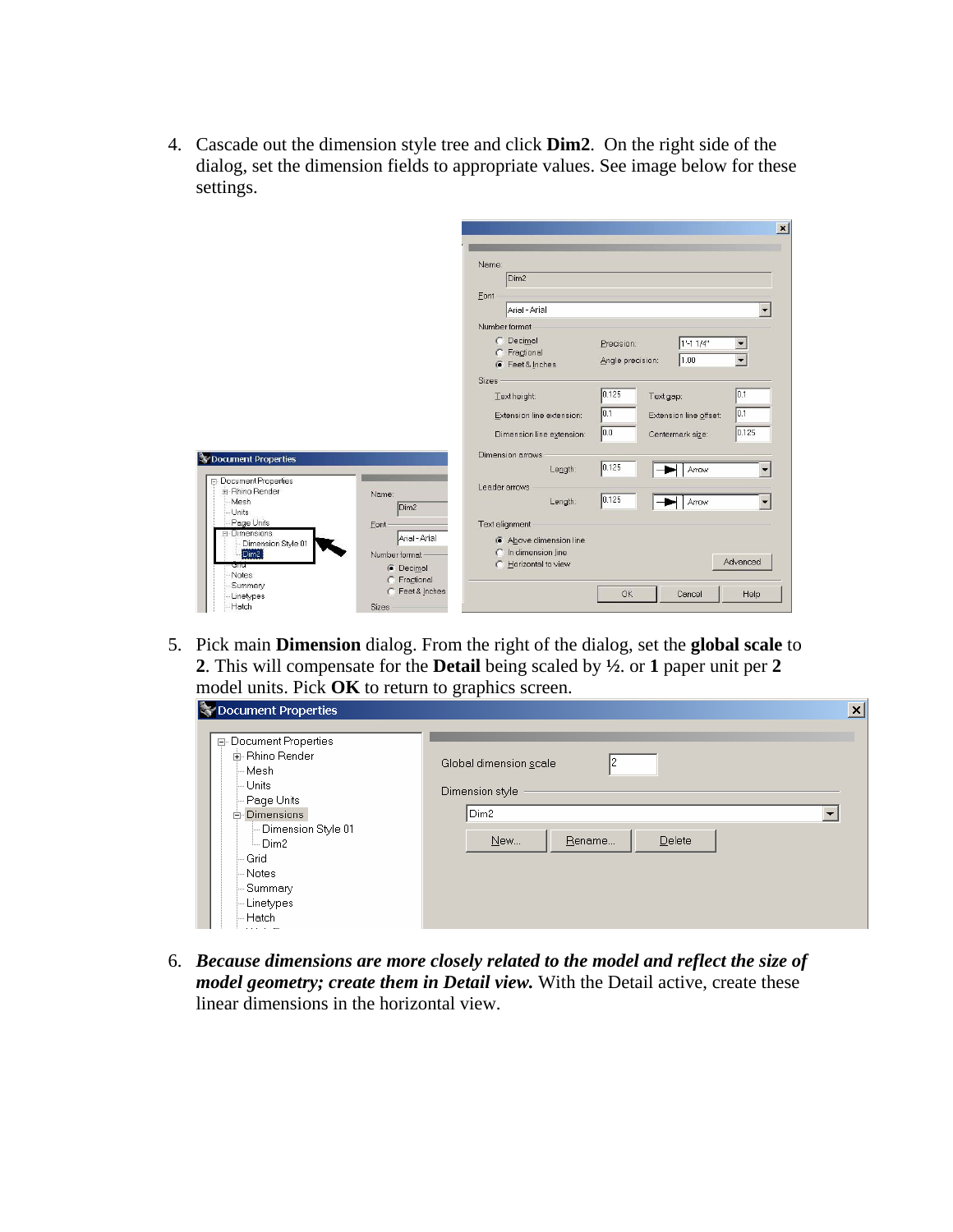

7. With the Detail active, create these linear dimensions in the vertical view.



8. Double click on the dimension text and change the value to the suggested text strings below.